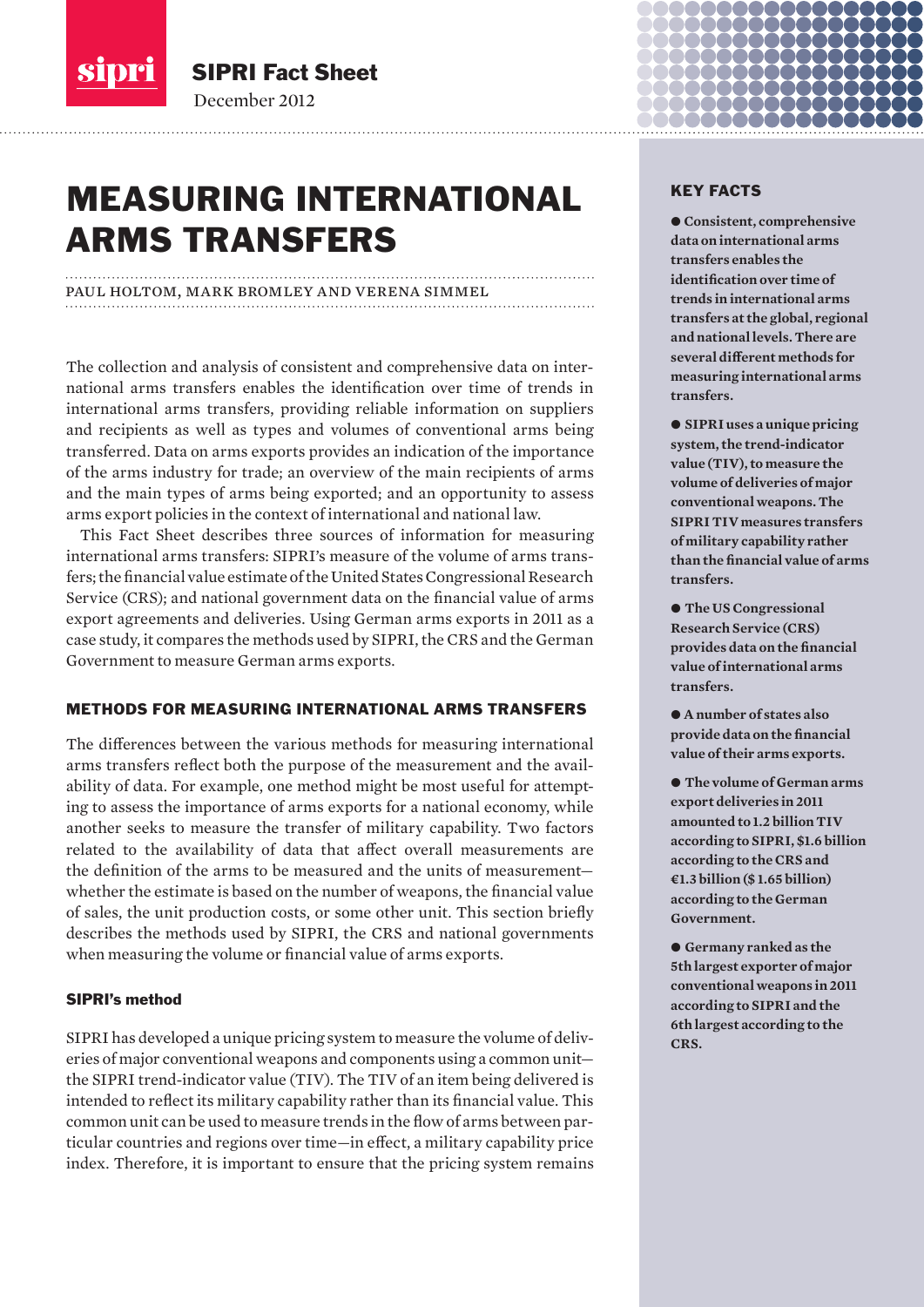**Box 1.** Major conventional weapons and components covered by the SIPRI Arms Transfers Database

The SIPRI Arms Transfers Database records transfers of the following major conventional weapons and components:

- aircraft, both fixed wing and rotary (including unmanned)
- armoured vehicles, including tanks, armoured personnel carriers and infantry fighting vehicles
- artillery above 100-millimetres in calibre
- sensors (radars, sonars and many passive electronic sensors)
- air defence missile systems and large air defence guns
- guided missiles, torpedoes, bombs and shells
- ships with 100 tonne displacement or more, armed with 100-mm calibre artillery, torpedoes or guided missiles
- engines for combat-capable aircraft, large military aircraft, combat ships, large support ships and armoured vehicles
- gun or missile-armed turrets for armoured vehicles and ships
- reconnaissance satellites
- air refuelling systems

The database also includes licensed production, the SIPRI definition of which covers a range of activities whereby the recipient is granted permission to produce major conventional weapons from kits or blueprints provided by a foreign supplier. The SIPRI Arms Transfers Database does not include transfers of small arms, trucks, ammunition, support equipment, services or technology, and most light weapons and components.

*Source*: SIPRI Arms Transfers Database, 'Coverage', <http://www.sipri.org/databases/armstransfers/background/coverage/>.

consistent across both the weapon systems covered and over time, and that any changes introduced are backdated.<sup>1</sup>

Each weapon that falls within the SIPRI definition of major conventional arms (see box 1) is given a TIV. The TIV is derived from the known unit production costs of a core set of weapons. The TIV for a weapon whose unit production cost is unknown is calculated by making a comparison with core weapons based on the following elements: size and performance characteristics (i.e. weight, speed, range and payload); types of electronics, loading or unloading arrangements, engine, tracks or wheels, armament, and materials; and finally the era in which the weapon was produced. Weapons that have previously been used by another armed force (i.e. surplus weapons) are given a value equal to 40 per cent of that of a new weapon. Used weapons that have been significantly refurbished or modified by the supplier before delivery are given a value of 66 per cent of the value when new. (See box 2 for examples illustrating how the TIV of a transfer of arms is calculated). The overall volume of arms exports from a particular state in any given year is then calculated by adding together the TIVs for the weapons and components delivered. Since year-on-year deliveries can fluctuate, SIPRI uses 5-year moving averages to provide a more stable measure for trends in international arms transfers.

The SIPRI TIV is often misinterpreted as a financial value. However, it neither reflects the actual price paid for weapons nor represents current dollar values for arms transfers. The TIV should therefore not be compared directly with gross national product (GNP), gross domestic product (GDP), military expenditure, sales values or the financial value of arms export licences. However, TIVs can be used as the raw data for calculating trends in international arms transfers over periods of time; indicative global percent-

<sup>1</sup> For more information on the SIPRI methodology see Holtom, P., Bromley, M., Wezeman, P. D. and Wezeman, S. T., 'Developments in arms transfers in 2011', *SIPRI Yearbook 2012: Armaments, Disarmament and International Security* (Oxford University Press: Oxford, 2012), pp. 273–77.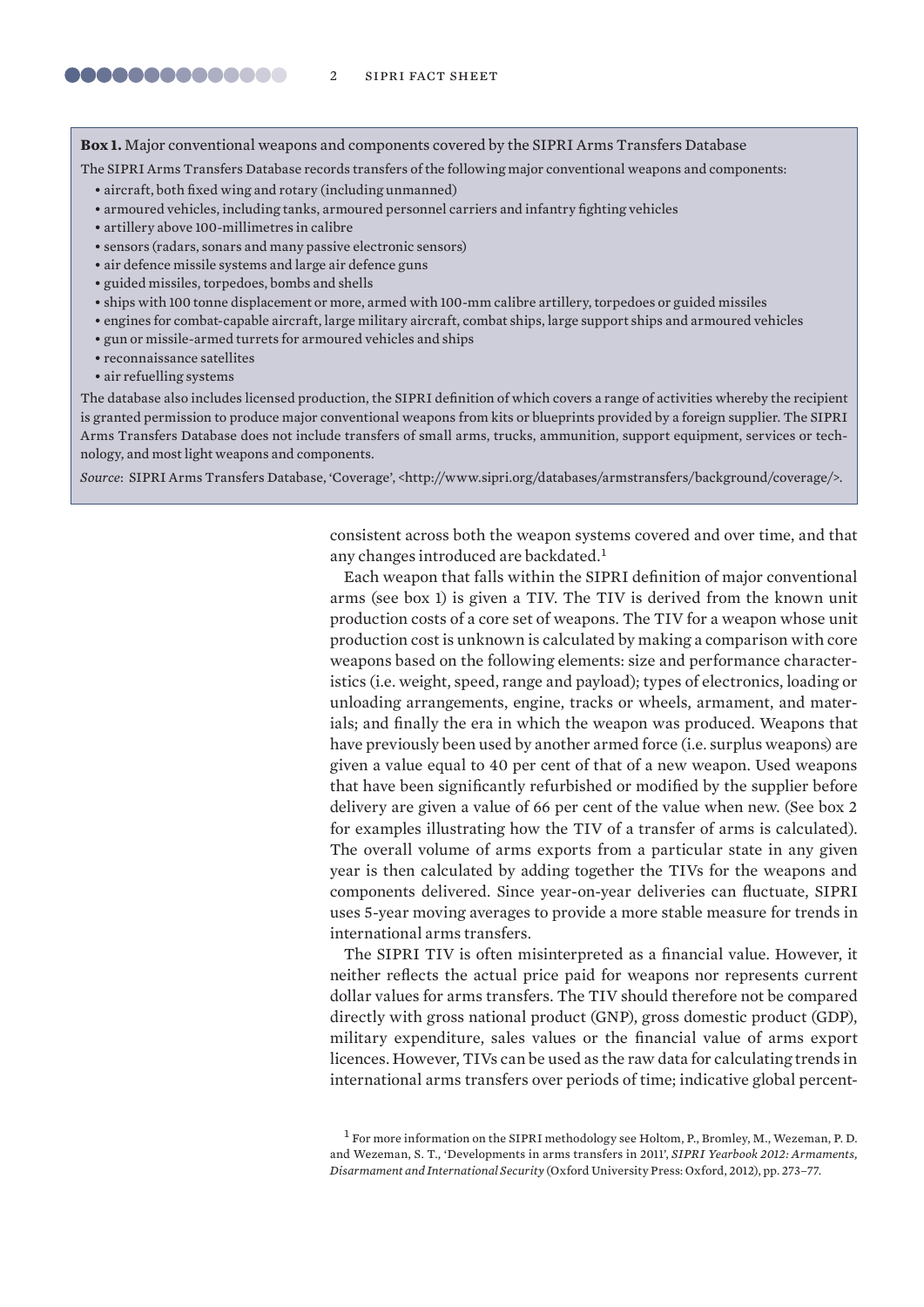#### **Box 2.** Sample calculations of the SIPRI trend-indicator value

#### *Transfer of newly produced complete weapons systems*

In 2011 Germany delivered three 80 m offshore patrol vessel (OPV-80; Bruneian designation is Darussalam) corvettes to Brunei Darussalam. One OPV-80 is valued at 63 million SIPRI TIV; the delivery of three OPV-80 was therefore valued at 189 million TIV. There is no publicly reported data on the financial value of the deal.

#### *Transfer of used weapons*

In 2011 Germany delivered an estimated 7 surplus Marder-1A3 infantry fighting vehicles (IFVs) to Chile. SIPRI values used weapons at 40 per cent of the TIV of a new weapon. A new Marder-1A3 IFV is valued at 1.75 million TIV, so a used version is valued at 0.7 million TIV. The delivery of the 7 surplus IFVs to Chile was therefore valued at 4.9 million TIV. The publicly reported financial value of the deal for 146 Marder-1A3 IFVs was €7.3 million (\$9.5 million).

#### *Transfer of used weapons that have been significantly refurbished or modified*

In 2011 Germany delivered 59 significantly refurbished Leopard-2A4 tanks to Singapore. SIPRI values used weapons that have been significantly refurbished or modified at 66 per cent of the TIV of a new weapon. A new Leopard-2A4 tank is valued at 4 million TIV, so a significantly refurbished version is valued at 2.64 million TIV. The delivery of 59 significantly refurbished Leopard-2A4 tanks was therefore valued at 155.76 million TIV. There is no publicly reported data on the financial value of the deal.

#### *Transfer of significant components for major conventional weapons systems*

In 2011 Germany delivered an estimated 40 MTU-183 diesel engines to Spain for installation in the latter's indigenously produced Pizarro (ASCOD) infantry fighting vehicles (IFV). Each MTU-183 diesel engine is valued at 0.1 million TIV, so the delivery of 40 engines was valued at 4 million TIV. There is no publicly reported data on the financial value of the deal.

#### *Licensed production arrangement*

In 2011 an estimated 55 UH-72A Lakota helicopters based on Eurocopter's EC-145 helicopter were produced under a German licence in the USA and entered into US service. One UH-72A Lakota (EC-145) helicopter is valued at 2.2 million TIV; the production under licence of 55 UH-72A Lakota helicopters in 2011 is therefore valued at 121 million TIV. The publicly reported financial value of the deal for the production of 345 helicopters was \$3 billion, including \$2 billion for 20 years of support.

*Source*: SIPRI Arms Transfers Database, <http://www.sipri.org/databases/armstransfers>.

ages for suppliers and recipients; and percentages for the volume of transfers to or from particular states.

#### The US Congressional Research Service's method

The CRS annual report *Conventional Arms Transfers to Developing Nations* aims to assist the US Congress 'in its oversight role of assessing how the current nature of the international weapons trade might affect U.S. national interests'.<sup>2</sup> Despite its title, the report provides the estimated financial value of arms export agreements and deliveries from the largest arms exporters to all regions of the world in constant and current US dollars for the previous eight calendar years. The CRS report covers transfers to governments of 'all categories of weapons and ammunition, military spare parts, military construction, military assistance and training programs, and all associated services'.<sup>3</sup> This definition is much broader than SIPRI's.

For data on US arms export agreements and deliveries, the CRS report relies on information on government-to-government Foreign Military Sales

<sup>2</sup> Grimmett, R. F. and Kerr, P. K., *Conventional Arms Transfers to Developing Nations, 2004–2011*, Congressional Research Service (CRS) Report for Congress R42678 (US Congress, CRS: Washington, DC, 24 Aug. 2012), p. 1.

 $3$  Grimmett and Kerr (note 2), p. 2.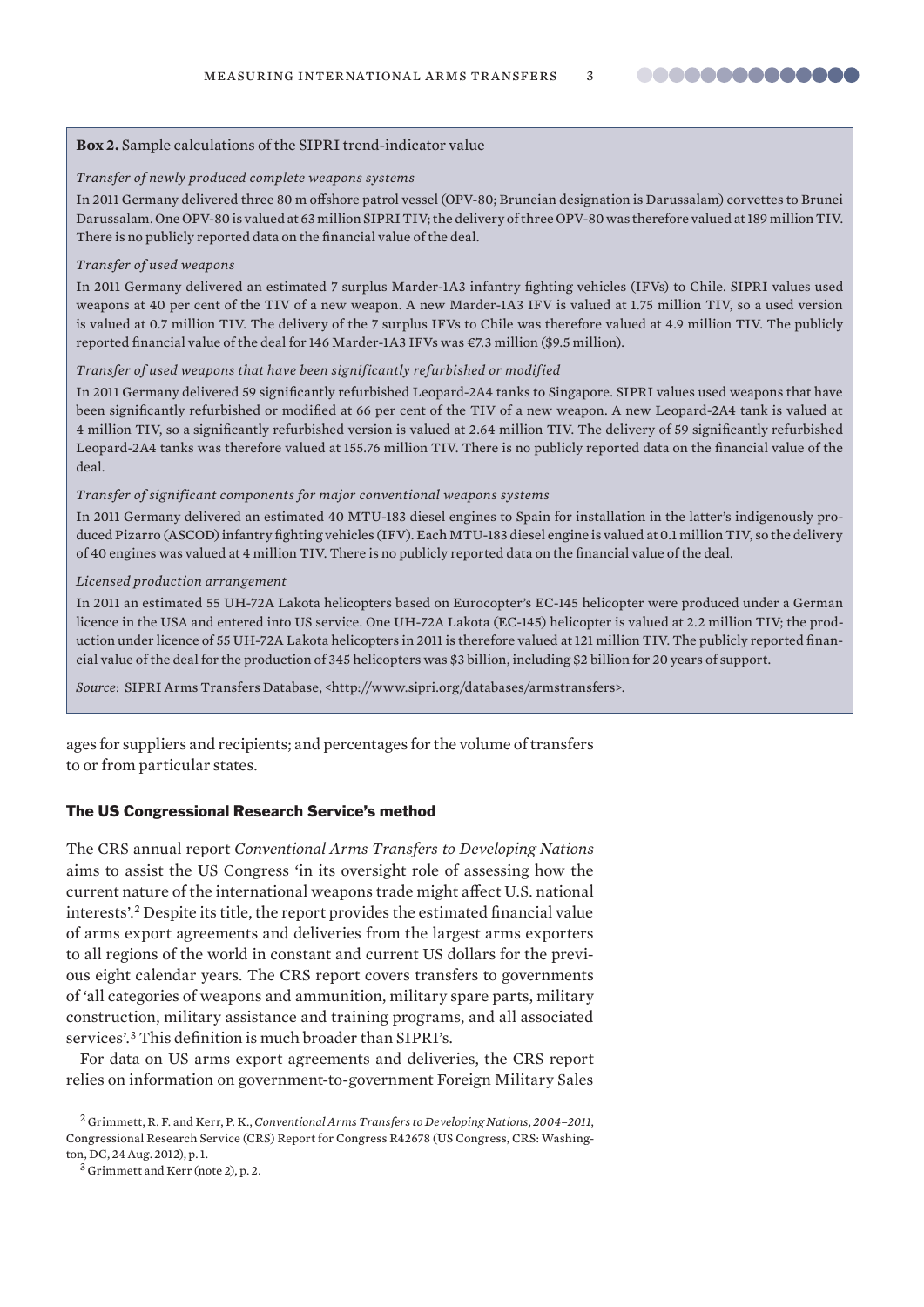(FMS).<sup>4</sup> On the sources of data for non-US countries, the CRS simply states that 'Statistics for foreign countries are based upon estimated selling prices', although it is believed that the CRS draws on classified US Government sources.<sup>5</sup> CRS figures for non-US arms exporters are often lower than official government financial values for export licences granted and arms exports.

#### National methods

SIPRI has identified 34 states that have provided official data on the financial value of their 'arms exports', 'licences for arms exports' or 'arms export agreements' to the public for at least 6 years in the period 2001–10 and for which the average of the reported values exceeds \$10 million.<sup>6</sup> This official data can be provided either in a national report on arms exports, another type of government report, a press release or via an attributed or unattributed quote in a media report.<sup>7</sup>

Public statements on the financial value of states' arms exports cannot be easily compared due to differences in the definitions of 'arms' used and the fact that many states provide information only on the financial value of either proposed arms exports or completed deliveries. Information on the value of proposed arms exports and completed deliveries of arms refer to different activities, and so should not be directly compared.

States use different methods for collecting and reporting information on the financial value of proposed arms exports or completed deliveries. Data on proposed arms exports can be based on the value of either arms export agreements concluded or export licences issued, which represent two different data sets. Data on deliveries of arms can be based on data provided by the national customs authorities or company reporting on export licences used, which again represent two different data sets.

#### MEASURING GERMAN ARMS EXPORTS IN 2011

Taking the example of Germany in 2011, this section shows how the three types of estimate work in practice. The three methods provide different estimates of the magnitude of Germany's arms exports and of Germany's ranking among arms exporters; a longer-term view shows that the annual volume or value of deliveries can fluctuate quite significantly for all three methods described (see table 2 and figures 1–3). However, they all show that Germany is among the world's largest arms exporters.

<sup>4</sup> Grimmett and Kerr (note 2), p. 19. There are two main avenues through which military equipment is exported from the USA: the government-to-government FMS programme administered by the Department of Defense and the Direct Commercial Sales (DCS) programme administered by the Department of State. See Stohl, R. and Schroeder, M., 'US export controls', *SIPRI Yearbook 2005: Armaments, Disarmament and International Security* (Oxford University Press: Oxford, 2005), pp. 720–40. The value of commercial exports licensed under the DCS programme has been excluded from recent editions of the CRS report because of doubts about the quality of the data.

<sup>5</sup> Grimmett and Kerr (note 2), p. 35; and Federation of American Scientists, 'Literature review: CRS' conventional arms transfers to the third world', *Arms Sales Monitor*, no. 6 (Aug. 1991).

<sup>6</sup> Bromley, M., 'The financial value of state's arms exports, 2001–10', *SIPRI Yearbook 2012*  (note 1), pp. 303–305.

<sup>7</sup> Weber, H. and Bromley, M., 'National reports on arms exports', SIPRI Fact Sheet, Mar. 2011, <http://books.sipri.org/product\_info?c\_product\_id=423>.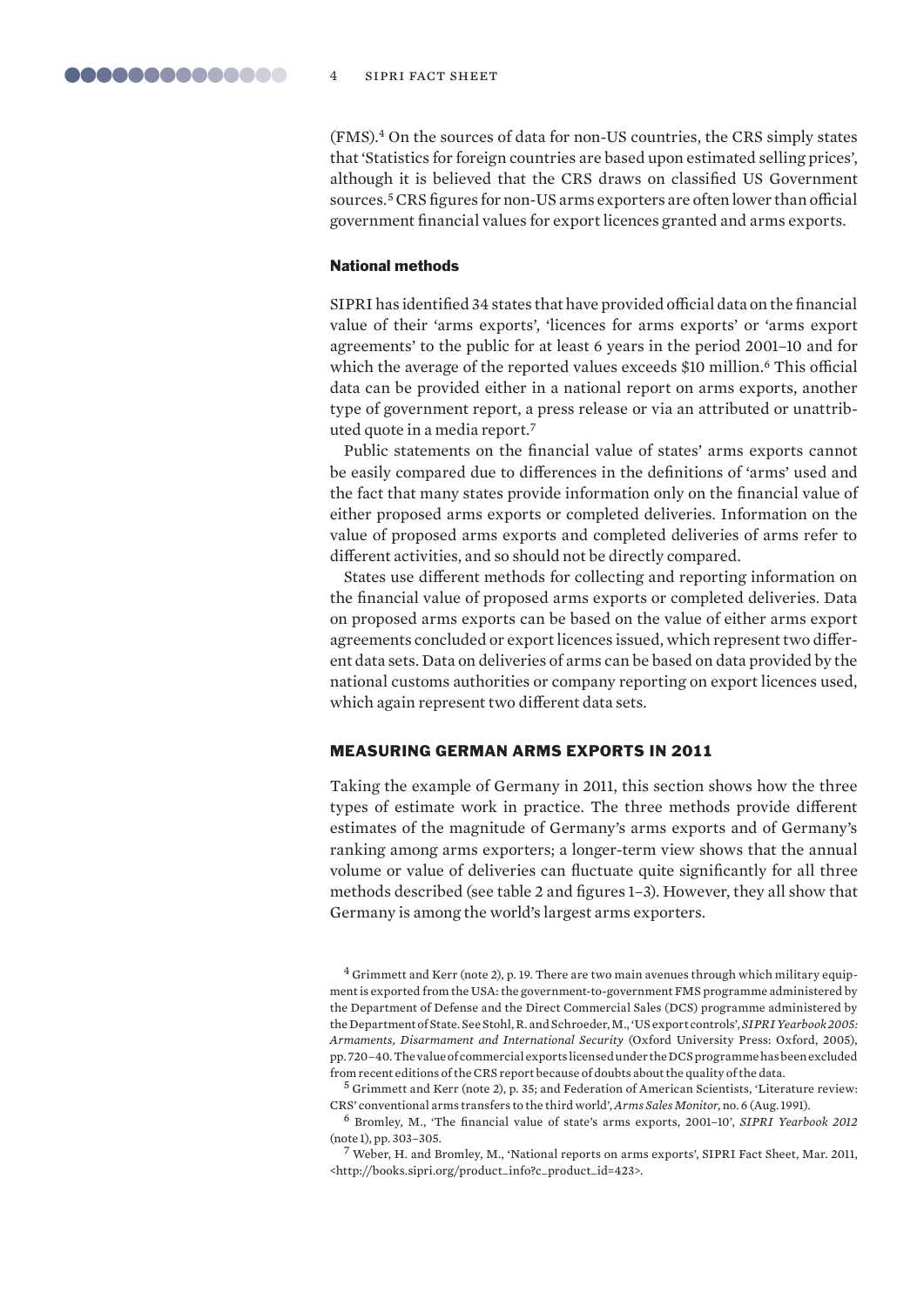| Source                            | 2002                      | 2003          | 2004        | 2005 | 2006         | 2007 | 2008           | 2009 | 2010          | 2011                 |
|-----------------------------------|---------------------------|---------------|-------------|------|--------------|------|----------------|------|---------------|----------------------|
| <b>SIPRI</b>                      |                           |               | $5 -$       | $-3$ | $\mathbf{3}$ | 3    |                |      |               |                      |
| US Congressional Research Service | <b>Carl Communication</b> |               | $5^{\circ}$ | $-5$ | 4 3          |      | $\overline{3}$ |      | $\mathcal{D}$ |                      |
| Government data <sup>a</sup>      |                           | $\mathcal{L}$ | $5 -$       | $-5$ | $-5$         | $5-$ | $5^{\circ}$    |      |               | $\ddot{\phantom{0}}$ |

**Table 1.** Ranking Germany as a global arms exporter, 2002–11

*a* These rankings use official data provided by states. They are not based on a comparison of the same data sets for all states. Not all states that provide information on the financial value of their arms exports provide information for both the financial value of export licences issued or arms transfer agreements concluded and deliveries of arms and other military equipment.

The United Kingdom stopped providing information on exports of defence equipment and add itional aerospace equipment and services in 2008. Israel stopped providing such information in 2006. China has never published information on its arms exports.

#### SIPRI's estimate

The SIPRI estimate of the volume of German arms exports in 2011 was 1.2 billion TIV, or 4 per cent of global arms exports, down from 2.5 billion

TIV in 2010 (10 per cent of the world total).<sup>8</sup> SIPRI estimated Germany to be the fifth largest exporter of major conventional weapons in 2011, behind the USA, Russia, France and China. (See figure 1 and table 1 for the longer-term trend.)

The major recipients of German arms exports in 2011 were Brunei Darussalam (accounting for 16 per cent of exports), USA (11 per cent), Singapore (7 per cent), Spain (7 per cent) and Taiwan (6 per cent). Tanks and armoured vehicles represented 26 per cent of the volume of German major conventional weapons exports in 2011, with ships accounting for 22 per cent, engines 20 per cent, and missiles 15 per cent. (See box 2 for some examples of the TIV of German arms exports in 2011.)



#### **Figure 1.** SIPRI's estimate of Germany's arms exports, 2002–11

*Source*: SIPRI Arms Transfers Database, <http://www.sipri.org/data bases/armstransfers>.

# The US Congressional Research Service's estimate

The CRS estimated the financial value of German arms deliveries in 2011 to be \$1.6 billion (in 2011 US dollars), or approximately 4 per cent of global arms exports.<sup>9</sup> This ranked Germany as the sixth largest exporter of major conventional weapons in 2011, behind the USA, Russia, the UK, France and Italy. (See figure 2 and table 1 for the longer-term trend.)

The CRS data is not sufficiently detailed to gain an understanding of which deliveries account for the stated value of German arms exports. The CRS report includes tables detailing the numbers of weapon systems delivered, but these are aggregated over 3-year periods and by weapon category and

 $8$  Dramatic year-on-year changes such as this are avoided by SIPRI's use of 5-year moving averages. To allow comparison with the other types of measure, single year figures are given here.

<sup>9</sup> Grimmett, R. F., *Conventional Arms Transfers to Developing Nations, 2003–2010*, Congressional Research Service (CRS) Report for Congress R42017 (US Congress, CRS: Washington, DC, 22 Sep. 2011), p. 77.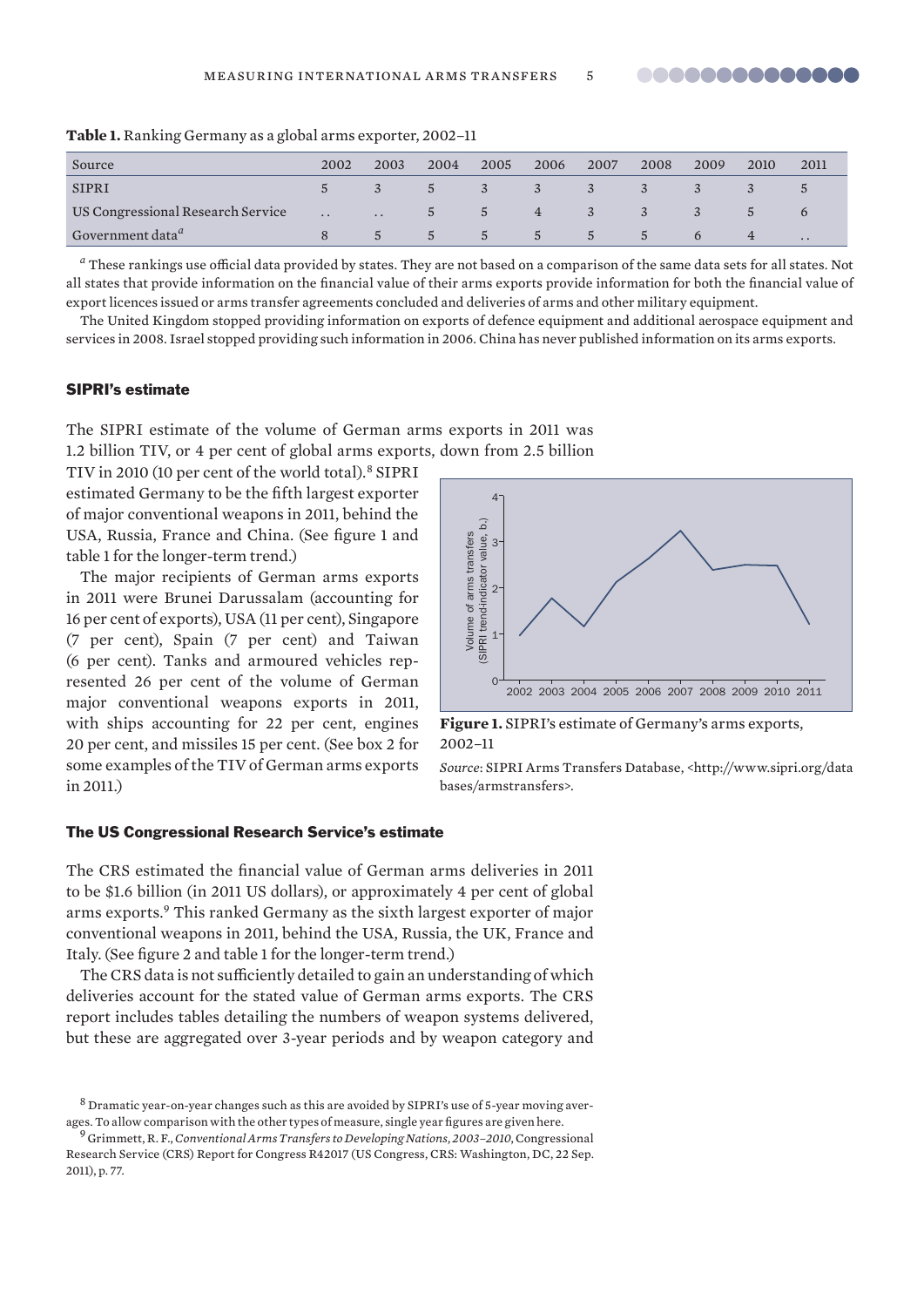

**Figure 2.** The US Congressional Research Service's estimate of Germany's arms exports, 2004–11

*Source*: Grimmett, R. F. and Kerr, P. K., *Conventional Arms Transfers to Developing Nations, 2004–2011*, Congressional Research Service (CRS) Report for Congress R42678 (US Congress, CRS: Washington, DC, 24 Aug. 2012).

region, rather than weapon description and destination. Further, there is no separate entry for German exports.<sup>10</sup>

According to the CRS, the financial value of German arms transfer agreements concluded in 2011 totalled \$100 million (in current US dollars), or 0.1 per cent of the global total value of arms transfer agreements, ranking Germany as the 7th largest supplier listed by CRS.<sup>11</sup> There is insufficient open source information in the SIPRI Arms Transfers Database on the financial value of arms transfer agreements concluded by Germany in 2011 to corroborate this figure. However, comparisons between CRS data on arms transfer agreements and publicly reported information on the value of signed arms export contracts in previous years indicates a tendency for CRS to underestimate the financial value of arms transfer agreements for states other

than the USA. For example, the 2007 CRS report stated that the financial value of Germany's arms export agreements with developing countries in 2006 was \$1.9 billion, based on 'an agreement with Brazil for licensed production of a Type ILK 214 submarine and the upgrading of five existing Type 209 submarines, and from an Israeli order for two Type 800 Dolphin class submarines'.<sup>12</sup> However, according to available open sources, the Brazil deal was worth approximately \$1.6 billion and the Israel deal was worth \$1 billion. This gives a combined value of at least \$2.6 billion—\$700 million more than the CRS estimate without taking into account other agreements concluded by Germany in 2006.<sup>13</sup>

#### The German Government's official value

The German Government has published a national report on military equipment exports (Rüstungsexportbericht) every year since 1999.<sup>14</sup> The report provides information on (*a*) the financial value of export licences granted and completed deliveries of 'war weapons' (Kriegswaffen); and (*b*) the financial value of export licences granted for military equipment as defined in the German national control list (i.e. which includes both war weapons and other military equipment that requires an export licence).<sup>15</sup> Thus, German

<sup>10</sup> Grimmett (note 9), pp. 63–67.

<sup>11</sup> Grimmett (note 9), p. 27.

<sup>12</sup> Grimmett, R. F., *Conventional Arms Transfers to Developing Nations, 1999–2006*, Congressional Research Service (CRS) Report for Congress RL34187 (US Congress, CRS: Washington, DC, 26 Sep. 2007), p. 13.

<sup>13</sup> SIPRI Arms Transfers Database, <http://www.sipri.org/databases/armstransfers>.

<sup>14</sup> German Ministry of Economics and Technology (BMWi), *Bericht der Bundesregierung über ihre Exportpolitik für konventionelle Rüstungsgüter: Rüstungsexportbericht, 1999–2011* [Report of the federal government on its export policy for conventional military equipment: report on military equipment exports, 1999–2011] (BMWi: Berlin, 2000–12).

<sup>15</sup> Gesetz über die Kontrolle von Kriegswaffen (Kriegswaffenkontrollgesetz) [War Weapons Control Act], as amended up to 11 Oct. 2002, section 12a., English translation, <http://www.bafa. de/bafa/en/export\_control/legislation/export\_control\_cwc\_p\_war\_weapons\_control\_act.pdf>. While German companies are obliged to report deliveries of items covered by the war weapons list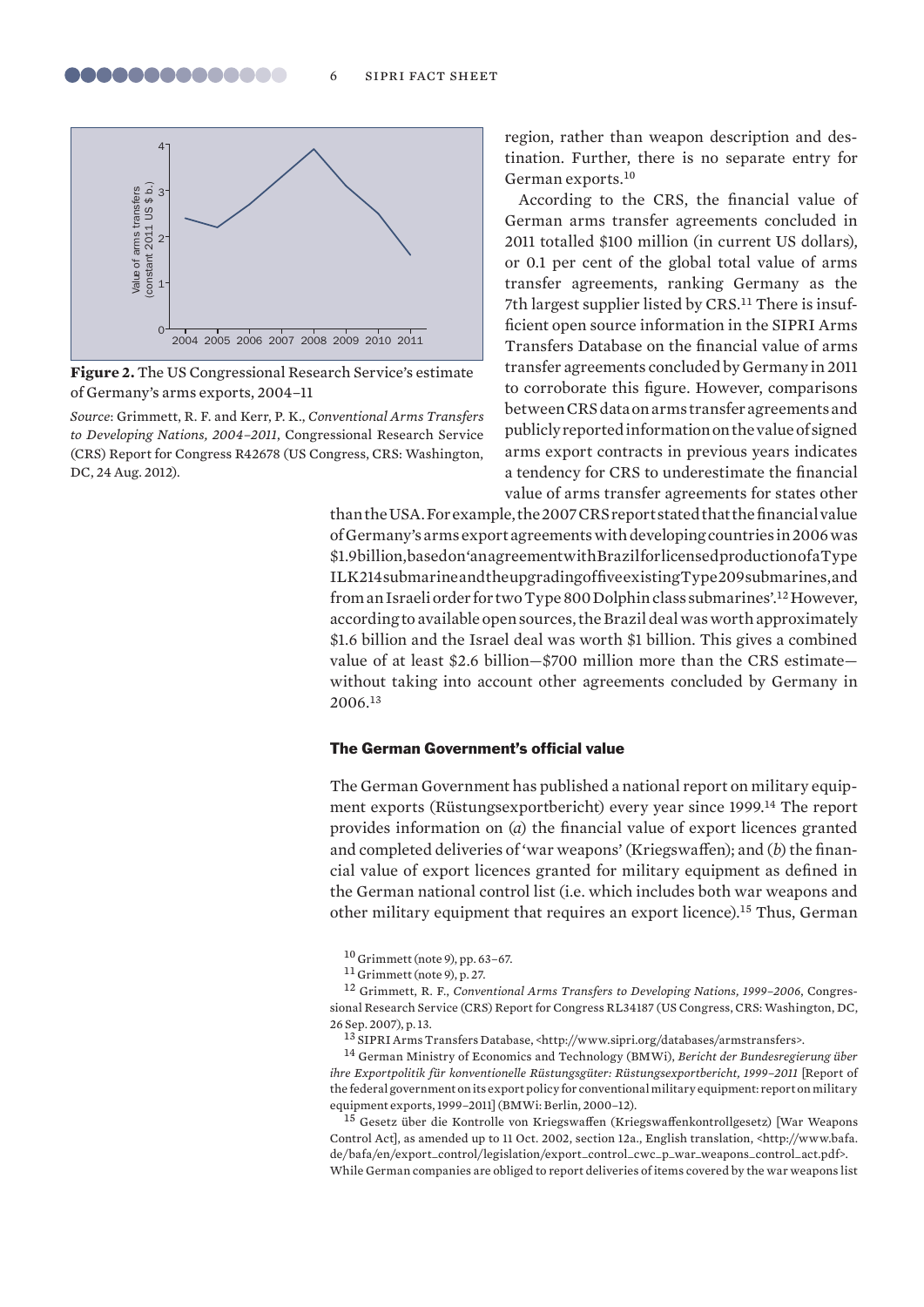8888888888888

official data on the financial value of arms export deliveries does not include the value of the many items on the German national control list that are not classed as war weapons. (See figure 2 and table 1 for the longer-term trend.)

The reported financial value of German deliveries of war weapons in 2011 was  $\epsilon$ 1.3 billion (\$1.65 billion), compared to €2.1 billion (\$2.8 billion) in 2010. Several major suppliers have not yet provided the financial value of their arms deliveries in 2011, and so a comparison of the German Government's official financial value with its peers cannot be made for 2011. In 2010, in terms of the financial value of deliveries of military equipment, Germany ranked as the fourth largest arms exporter behind the USA, Russia and France.<sup>16</sup> However, in this case the German data is based solely on reporting on war weapons, which is a narrower range of items than those covered by the US, Russian and French data. In addition, such major exporters as China, not classed as war weapons. (See figure 2 and table<br>
if the longer-term trend)<br>
if the longer-term trend)<br>
The reported financial value of German deliveries<br>
of war weapons in 2011 was 4:3 billion (8.1.8 billion (1.01.8 b



**Figure 3.** The German Government's estimate of Germany's arms exports, 2002–11

*Source*: German Ministry of Economics and Technology (BMWi), *Bericht der Bundesregierung über ihre Exportpolitik für konventionelle Rüstungsgüter: Rüstungsexportbericht, 1999–2010* [Report of the federal government on its export policy for conventional military equipment: report on military equipment exports, 1999–2010] (BMWi: Berlin, 2000–11).

Israel and the United Kingdom do not provide information on the financial value of their arms deliveries.

According to the German arms export report, Germany granted 17 586 single export licences in 2011, worth a total of  $\epsilon$ 5.4 billion (\$6.9 billion), compared with  $\epsilon$ 4.7 billion (\$6.3 billion) in 2010.<sup>17</sup> Of this total,  $\epsilon$ 1.65 billion (\$2.1 billion), or approximately 31 per cent, was for export licences for war weapons. In 2010 Germany ranked as the fifth largest state in terms of the financial value of proposed exports of military equipment, behind the USA, the UK, Israel and France.<sup>18</sup>

# COMPARING THE ESTIMATES

The fact that the SIPRI TIV figure sometimes closely matches estimates and official financial values for arms exports has no doubt contributed to the misconception that the SIPRI TIV figure is a financial value for arms exports. Purely by coincidence, in the case of Germany the SIPRI TIV figure of 1.2 billion TIV, the CRS financial value of \$1.6 billion and the national govern ment figure of \$1.65 billion are all close (see table 2). However, each method uses a different unit of measurement, relies on different sources of data and uses a different definition of 'arms'.

In particular, the CRS definition is broader than both SIPRI's definition and the German definition of 'war weapons'; this strengthens the view that

<sup>18</sup> Bromley (note 6), pp. 304–305. This ranking is based on a comparison of publicly available

to the German export control agency, there is no matching obligation to report on deliveries of items on the German national control list that are not war weapons.

<sup>16</sup> Bromley (note 6). This ranking is based on a comparison of publicly available information on the financial value of deliveries.

<sup>&</sup>lt;sup>17</sup> In addition, the German Government granted 91 collective project (general) licences for military equipment in 2011, worth €5.38 billion. German Ministry of Economics and Technology (note 14).